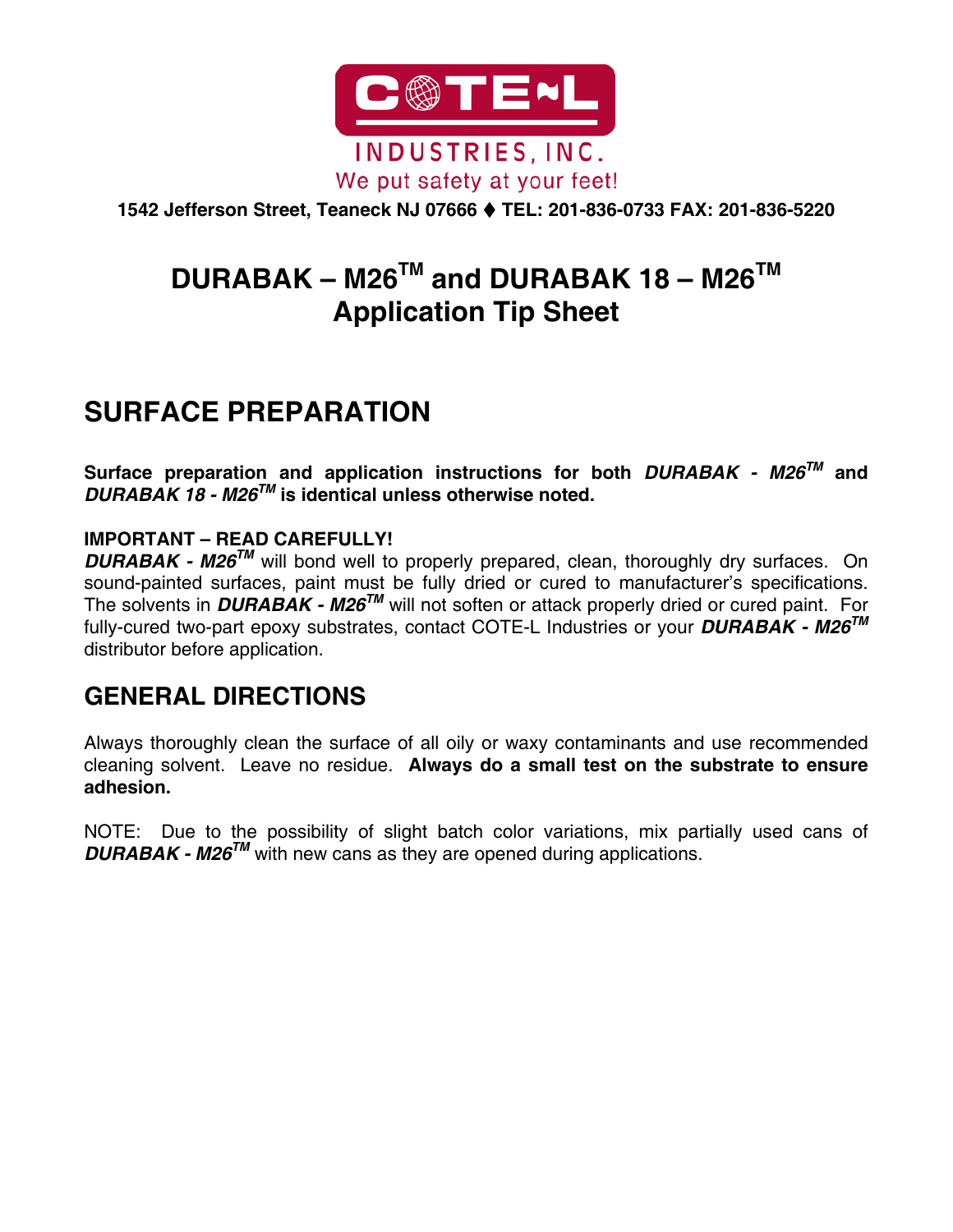### **DO'S AND DON'T'S**

| <b>DO</b>    | Use only Xylene or Fluidar cleaning solvent as last step before applying<br>$DURABAK - M26^{TM}$ , or to thin $DURABAK - M26^{TM}$ if necessary.                      |  |  |  |
|--------------|-----------------------------------------------------------------------------------------------------------------------------------------------------------------------|--|--|--|
| DON'T        | Clean surfaces with lacquer thinners or any solvent containing alcohol, which<br>will prevent <b>DURABAK</b> - $M26^{TM}$ from curing and bonding.                    |  |  |  |
| DO           | Clean surface with strong aggressive detergent and rinse thoroughly. Then<br>use Xylene or Fluidar to wipe the surface as a last step. Allow solvent to<br>evaporate. |  |  |  |
| <b>DON'T</b> | Assume surface is clean unless you have cleaned it according to instructions.                                                                                         |  |  |  |
| DO           | Ensure surface is completely dry and/or catalyzed beforehand.                                                                                                         |  |  |  |
| DO           | Test surfaces beforehand for adhesion with <b>DURABAK M26<sup>TM</sup></b> .                                                                                          |  |  |  |
| DON'T'       | Shake can to mix. (Rubber granules will not mix evenly.)                                                                                                              |  |  |  |
| <b>DO</b>    | Stir <b>DURABAK - M26<sup>TM</sup></b> thoroughly before application (preferably with an<br>electric mixer) to keep rubber granules in suspension.                    |  |  |  |
| <b>DO</b>    | Keep <b>DURABAK</b> - $M26^{TM}$ 's rubber granules in suspension by stirring<br>periodically.                                                                        |  |  |  |
| DO           | Apply DURABAK - $M26^{TM}$ in at least two coats. (Two coats is normally<br>sufficient for most applications.)                                                        |  |  |  |

# **SURFACE PREPARATION FOR SPECIAL ADHESION**

#### **IMPORTANT – READ CAREFULLY!**

The following information is provided as a guide only, because substrates can differ significantly. All surfaces should first be tested to ensure adhesion. Contact COTE-L Industries for test design.

### **CONCRETE**

For best results, NEW concrete should:

- Be fully cured, for at least 28 days.
- Have a brush finish.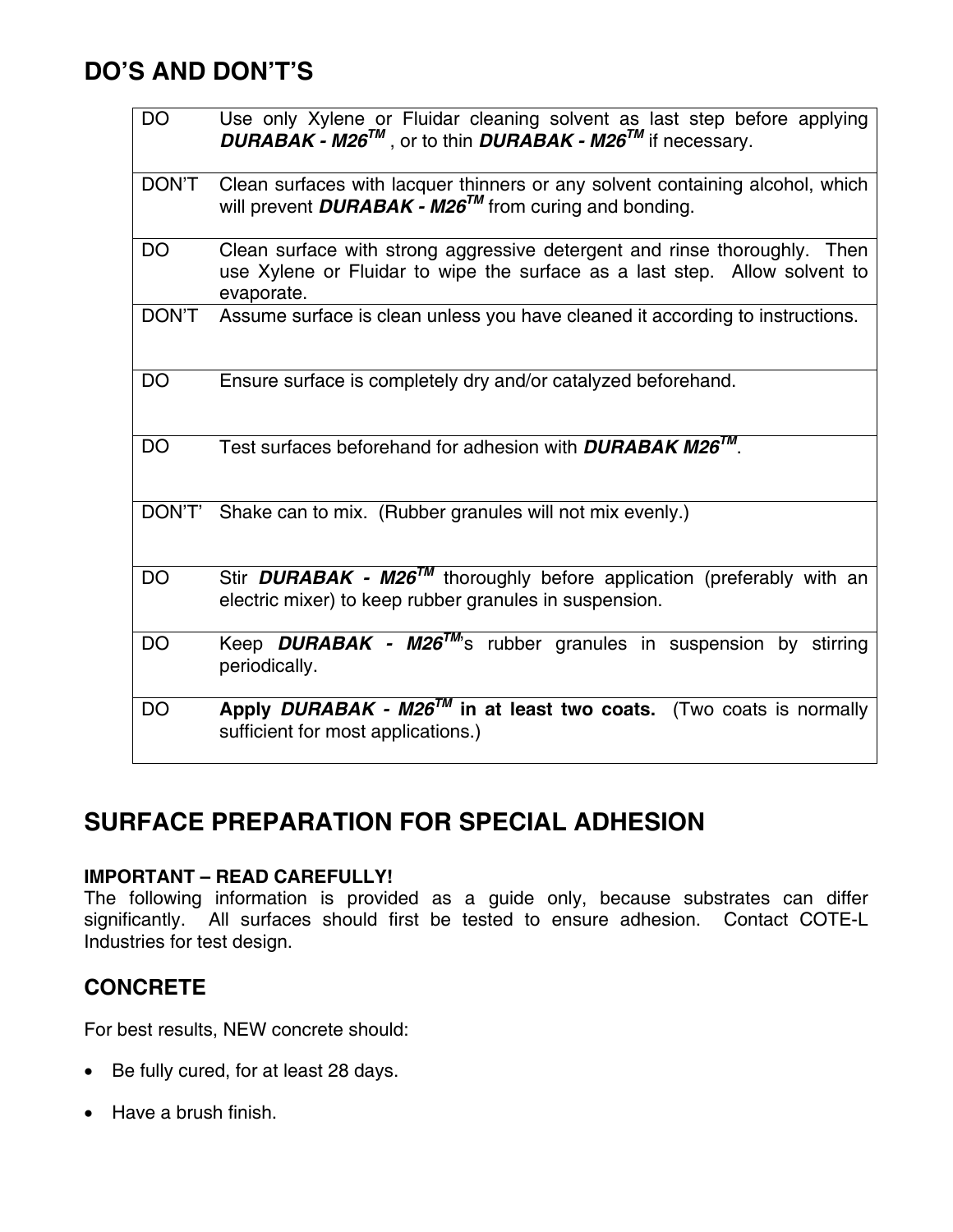- Be hand troweled (if already power troweled, test for adhesion of *DURABAK M26TM*).
- Be thoroughly cleaned with a citric cleaner or equivalent, rinsed with water, and thoroughly dried.
- Be wiped with Xylene or Fluidar and allowed to dry, until solvent has evaporated, immediately before applying *DURABAK - M26TM*. (This is recommended, for best results, to ensure there is no remaining residue on the surface.)

#### **NOTE:**

- If the new concrete contains plasticizers, a small test for adhesion is essential. A primer may be needed if there is poor adhesion.
- If the concrete is oil-soaked, refer to instructions for oil-soaked concrete (see below).

#### OLD concrete should:

- Be completely dry before application of *DURABAK M26TM*.
- Be shotblasted, if possible, and rinsed with water.

or

• Be abraded with a scarifying machine (leaving a roughened surface) and brushed off.

or

- Be thoroughly cleaned with muriatic acid wash.
	- 1. Use 45% to 50% muriatic acid solution mixed with 3 to 4 parts water.
	- 2. Agitate solution on surface with a hard-bristled deck brush for approximately 10 minutes, to open pores on surface.
	- 3. Rinse off with a 5% ammonia/water solution to neutralize acid. (Failing to neutralize acid could leave residue which might cause delamination.)
- Be dried completely. If necessary, use a heat source.
- Be brushed off to remove all residue.
- Be wiped well with Xylene or Fluidar immediately before applying *DURABAK M26TM*. Let the Xylene or Fluidar evaporate before applying *DURABAK - M26TM*.

#### NOTE:

• If the old concrete contains plasticizers, a small test for adhesion is essential. A primer may be needed if there is poor adhesion.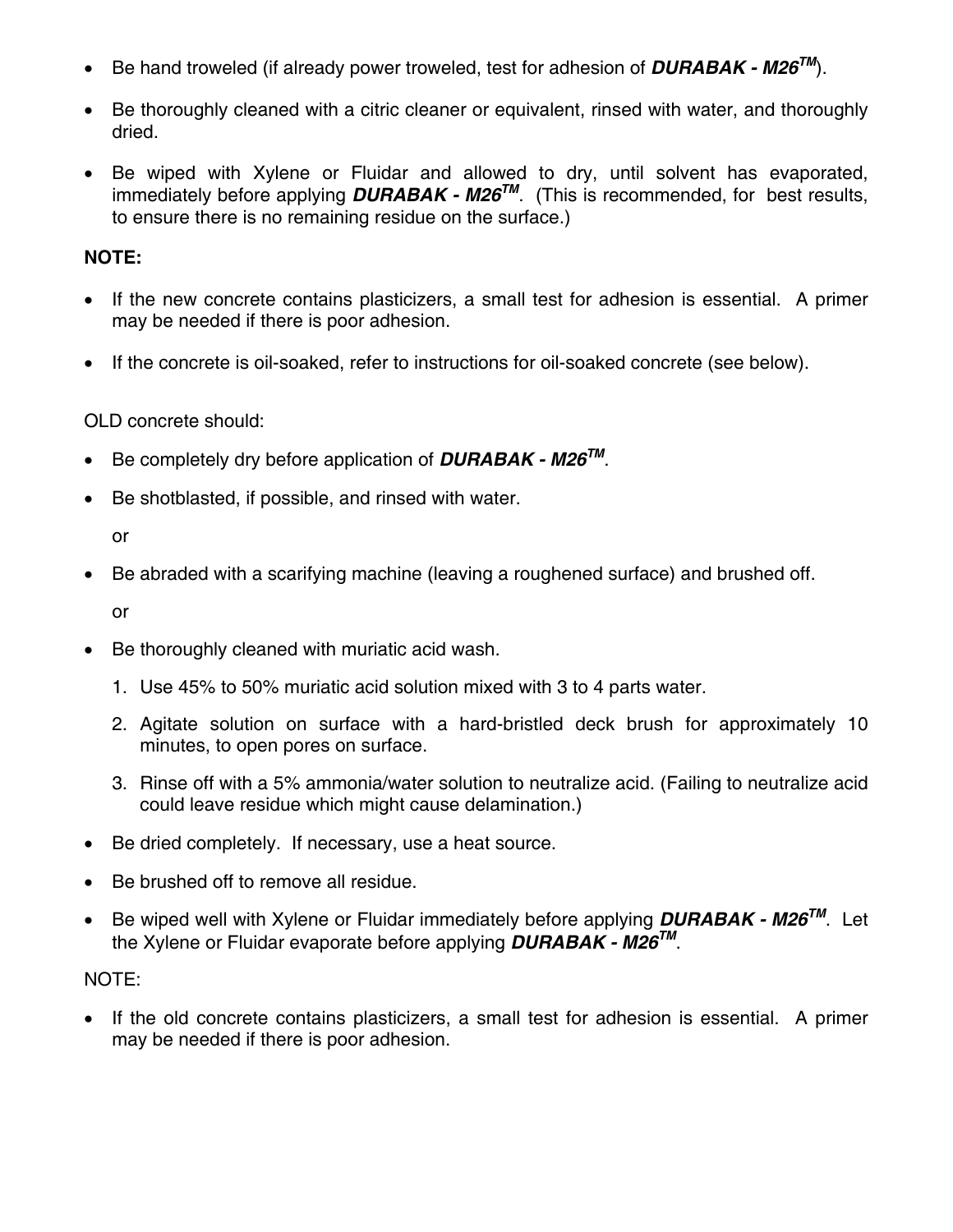### **OIL-SOAKED CONCRETE**

- 1. Open pores of concrete with muriatic acid and rinse, as above.
- 2. Apply an oil emulsifier and agitate with deck brush for 10 minutes.
- 3. Rinse with hot water.
- 4. Rinse twice with cold water.
- 5. Dry completely.
- 6. Wipe with Xylene or Fluidar immediately, and then let the solvent evaporate before applying *DURABAK - M26TM*.

NOTE: For chemically-soaked concrete, or other unusually difficult surfaces, contact COTE-L Industries.

#### **SEALED CONCRETE**

Sealed concrete should first be tested for *DURABAK - M26TM* adhesion:

- 1. Clean surface thoroughly.
- 2. Roughen surface.
- 3. Brush surface off thoroughly.
- 4. Rinse with water and dry thoroughly.
- 5. A Xylene or Fluidar wipe is recommended. Let solvent evaporate.
- 6. Apply *DURABAK M26TM*.
- 7. If delamination occurs, sealer must be removed by mechanical means (i.e., shot blasting or scarifying).

While it is not usually needed on concrete, a primer can provide enhanced adhesion. Contact **COTE-L Industries** for specific information on surfaces to be primed.

#### **CONCRETE PLUS PRIMER**

**DURABAK - M26<sup>™</sup> exhibits good adhesion to new acrylic and polyurethane primers applied** and overcoated to manufacturers recommendations. Check to make sure primer is compatible with one-part moisture-cured polyurethanes. Be sure to apply *DURABAK - M26TM* within time specifications of primer manufacturer. Aim for the first third of the recommended window of opportunity for overcoating.

### **ASPHALT**

- 1. Prime surface with a mineral spirit or water-based driveway sealer according tomanufacturer's specifications. Be sure the sealer is compatible with both asphalt and one-part moisture cured polyurethanes.
- 2. Apply **DURABAK M26<sup>TM</sup>** when primer is thoroughly dry.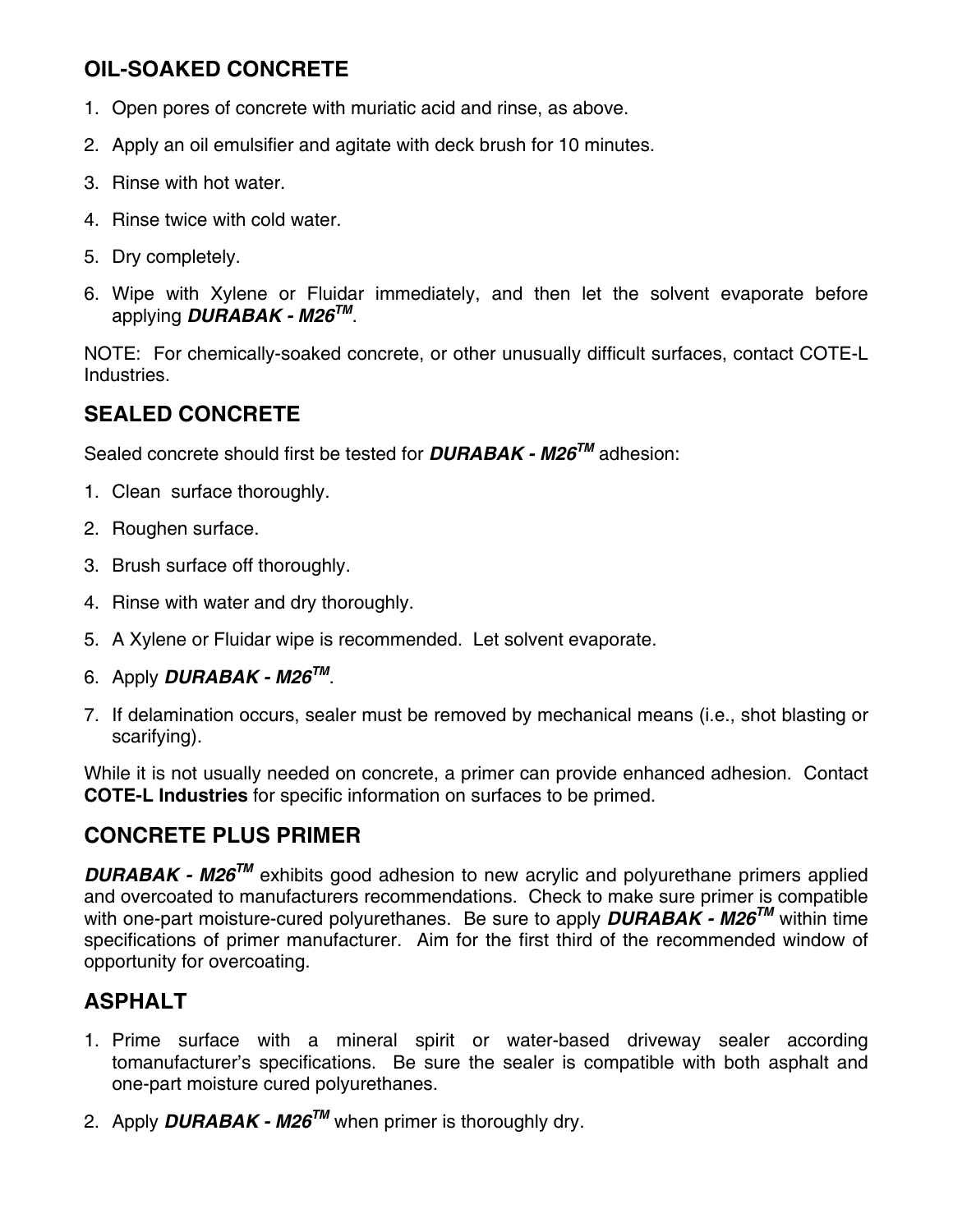3. For oily asphalt, contact **COTE-L** for proper cross-link primer.

#### **ALUMINUM**

- 1. Abrade to obtain rough surface. May or may not require additional primer. Recommend test for adhesion.
- 2. If a primer is needed, use an etch primer for aluminum which is compatible with moisturecured polyurethanes. Apply during the first third of the recommended overcoat window, after the primer is touch dry.

#### **METAL**

All smooth metal should be thoroughly cleaned, aggressively roughened and primeds with an etch primer which is compatible with moisture-cured polyurethanes. *DURABAK - M26TM* adheres well to cured painted metal. Most rough metal surfaces such as pitted rust need not be primed; however, all loose scale should be removed. **COTE-L** recommends that a small area be pre-tested with and without primer. On applications of extreme wear, such as step nosings, a primer is highly recommended.

**CAUTION!** When priming metal surfaces, the primer must be fully dry before overcoating. Careful attention must be given to manufacturer's recommended window of minimum and maximum time for overcoating primer with polyurethanes. When using primers, a small test must be done to ensure adhesion of primer to *DURABAK - M26TM*. Aim for the first third of the recommended window of opportunity for overcoating.

### **WOOD**

If wood texture is rough, it may not require special preparation. For best results, abrade surface of wood with 40-grit sandpaper before applying *DURABAK - M26TM*. Some pressuretreated woods may need priming. If in doubt, make a small test application first. *DURABAK - M26<sup>™</sup>* will bond to wolmanized treated wood without priming.

#### **PAINT AND VARNISH**

- 1. Remove all peeling, cracking or chipping paint.
- 2. Clean surface thoroughly.
- 3. For best results, lightly abrade surface with an 80-grit sandpaper.
- 4. Clean the surface with a good cleaner, such as tri-sodium phosphate (TSP). Test in small area to make sure cleaner isn't softening the painted surface.
- 5. It is strongly recommended to wipe surface with Xylene or Fluidar before applying *DURABAK - M26TM*.
- 6. In the case of epoxy coatings which become very hard with age, clean, then abrade surface with 40-grit sandpaper. Rinse, dry, and test for adhesion. If poor adhesion occurs, soak with Xylene or Fluidar for 10 minutes, wipe off, roughen, and wipe once more with Xylene or Fluidar.

For more information, contact **COTE-L Industries.**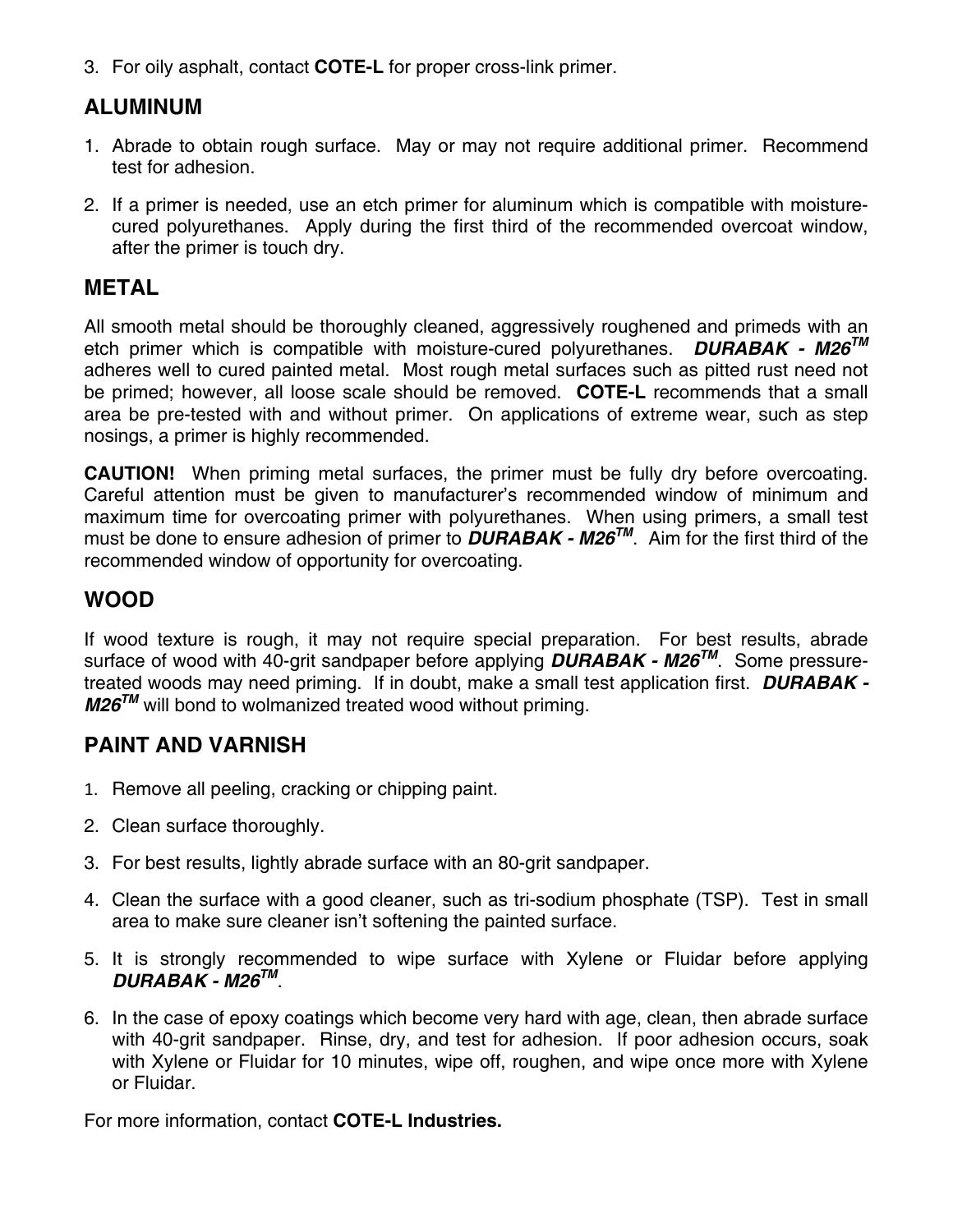### **RUBBER**

Clean well using detergent or cleaning solvent, such as rubbing alcohol, to remove all surface release agents. Rinse well and allow to dry. Abrade surface aggressively, wipe off with Xylene or Fluidar, and then apply *DURABAK - M26TM*.

NOTE: **DURABAK - M26<sup>™</sup> will not bond to chlorinated rubber.** 

### **FIBERGLASS**

Good adhesion can be obtained on unweathered gel-coated glass, rough fiber, side molded glass, and smooth-mold resin-side glass. Surface should be free of release agents, waxes and other production additives, then roughened well with 40-grit sandpaper to remove all gloss, leaving a high profile surface. To ensure optimal bonding, use an epoxy primer compatible with both fiberglass and moisture-cured polyurethanes. Do a small test for adhesion.

### **CERAMIC TILE**

Remove glaze from tile with a grinder, rinse with water, and let dry. Apply an epoxy primer compatible with ceramic tile and moisture-cured polyurethanes, and let dry thoroughly. Then apply *DURABAK - M26TM* within 12 hours.

# **HOW TO APPLY**

*DURABAK - M26TM* for roller, brush or spray applications, is available in one-quart and onegallon containers. For volume applications, it is also available in five-gallon containers by special order.

Before applying **DURABAK - M26<sup>TM</sup>**, it is important that the surface to be coated is completely clean and dry. (See Surface Preparation.) Mask all areas not to be coated. Remove masking tape after application of second coat, using a razor knife to cut along the taped edge.

# **IMPORTANT – READ CAREFULLY!**

*DURABAK - M26TM* contains flammable solvents. Ensure proper ventilation and fire precautions.

### **ROLLER APPLICATION**

Apply *DURABAK - M26TM* with special, open-foam stipple roller (only available through **COTE-L Industries**, or an authorized *DURABAK - M26TM* dealer). Use only a *DURABAK - M26TM* special stipple roller, which is designed to evenly distribute the embedded rubber granules on application – other rollers will cause clumping of the rubber granules. Roller sleeves are available in 9" and 4" sized. One 9" roller sleeve is good for approximately 1 to 1½ gallons.

Apply first coat of **DURABAK - M26<sup>TM</sup>** as a thin coat, to fully cover. When touch dry – usually within 1½ to 3 hours – apply second coat. To avoid "mud cracking" or pooling, do not apply **DURABAK - M26<sup>™</sup> too thickly. Between coats, pour a small amount of Xylene or Fluidar** over rollers, so rollers will not dry out. Intercoat / curing time may be significantly shortened by the use of the special accelerator (see section on accelerator). Extreme climactic conditions of heat, humidity and cold can shorten or lengthen this period.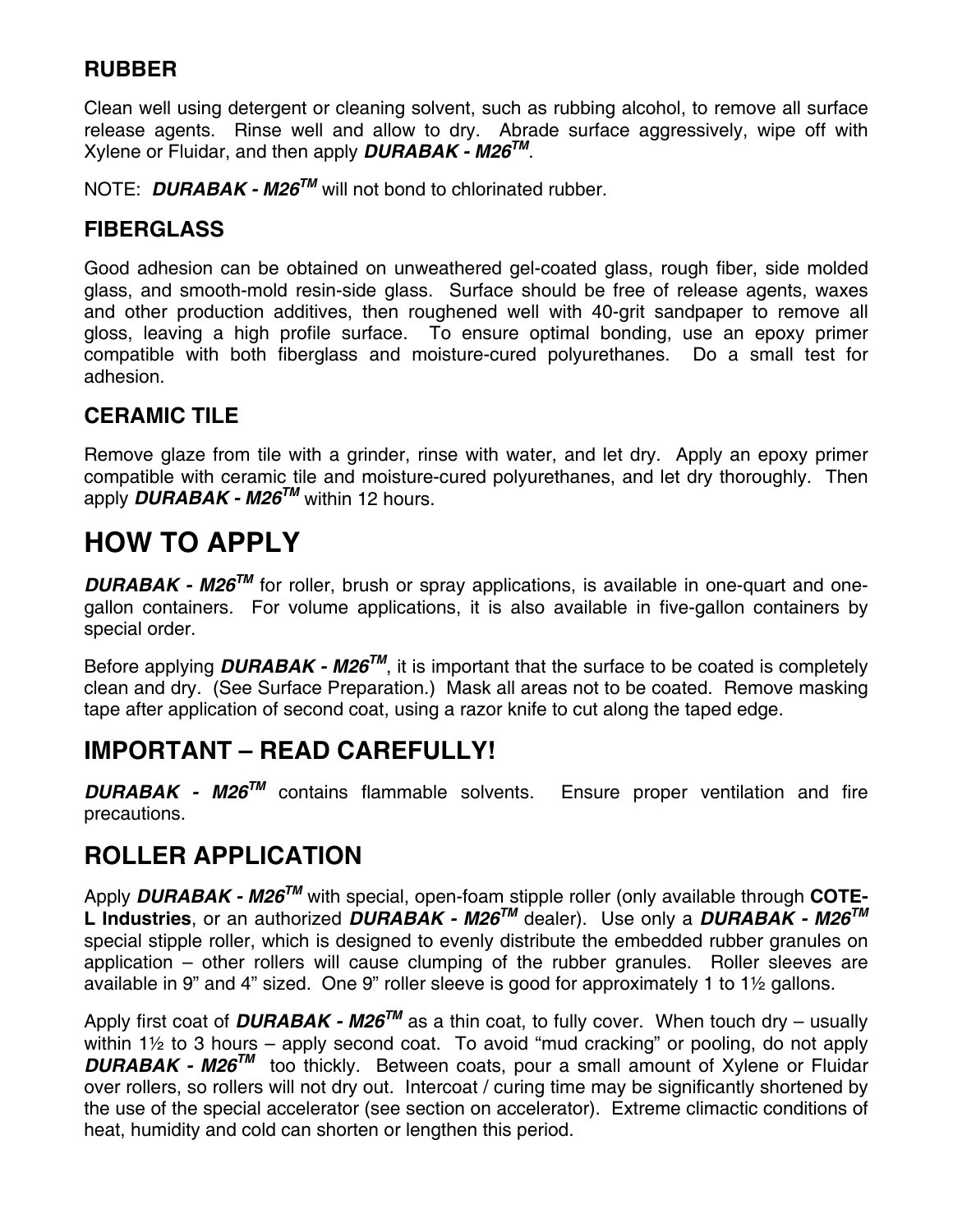# **BRUSH APPLICATION**

**DURABAK - M26<sup>™</sup> can be applied with a soft paint brush, in two coats at right angles to one** another. (**DURABAK - M26<sup>TM</sup>** is not a paint, and should be laid onto the surface, in one direction, not brushed out as an oil or latex paint.) Between coats, clean brush well with Xylene or Fluidar, only. The second coat can be applied as soon as the first coat is touch dry (usually within  $1\frac{1}{2}$  to 3 hours). Extreme climactic conditions of heat, humidity and cold can shorten or lengthen this period.

## **COVERAGE**

One quart covers a flat area of about 15 square feet in two coats; one gallon covers approximately 60 square feet with two coats, with a final dry coat thickness of approximately 24 mils.

#### **IMPORTANT ADVICE!**

- *DURABAK M26TM* should be stirred thoroughly before applying preferably with an electric paint mixer attachment – as shaking can will not distribute rubber granules evenly.
- Stir periodically to maintain rubber granules in suspension.
- To avoid "mud cracking" or loss of slip-resistance, do not allow *DURABAK M26TM* to pool.
- **DURABAK M26<sup>TM</sup>** is a moisture-cured product. An open or partially used can will thicken and eventually become unusable. Seal can well and turn upside down for a few seconds. This will seal any space in the can and may prolong the life of the unused portion of **DURABAK - M26<sup>TM</sup>**. Putting unused portion into a smaller container may help prolong the life of the product, as well. Make sure that the rim of the new container remains free of *DURABAK - M26TM* to avoid difficulty in reopening the container.
- If the product thickens slightly, it can be thinned by using up to 15% Xylene or Fluidar without affecting performance.

#### **IMPORTANT:**

- Other solvents can cause product failure. Do not dilute product or clean rollers, brushes or spray guns with lacquer or alcohol-based thinners.
- Once the consistency of the product has become pasty and unmixable, it should be discarded. If **DURABAK - M26<sup>TM</sup>** is thick, but still liquid, it can be thinned with Xylene or Fluidar and used.
- Normally, **DURABAK M26<sup>™</sup>** can be subjected to light foot traffic within 6 to 12 hours of application. It takes approximately 2 to 4 days to fully cure: less in hot humid conditions, and more in cold dry weather. The coating should not be subjected to cleaning or chemical exposure until fully cured. For specific extreme kinds of loading, consult your *DURABAK - M26TM* dealer.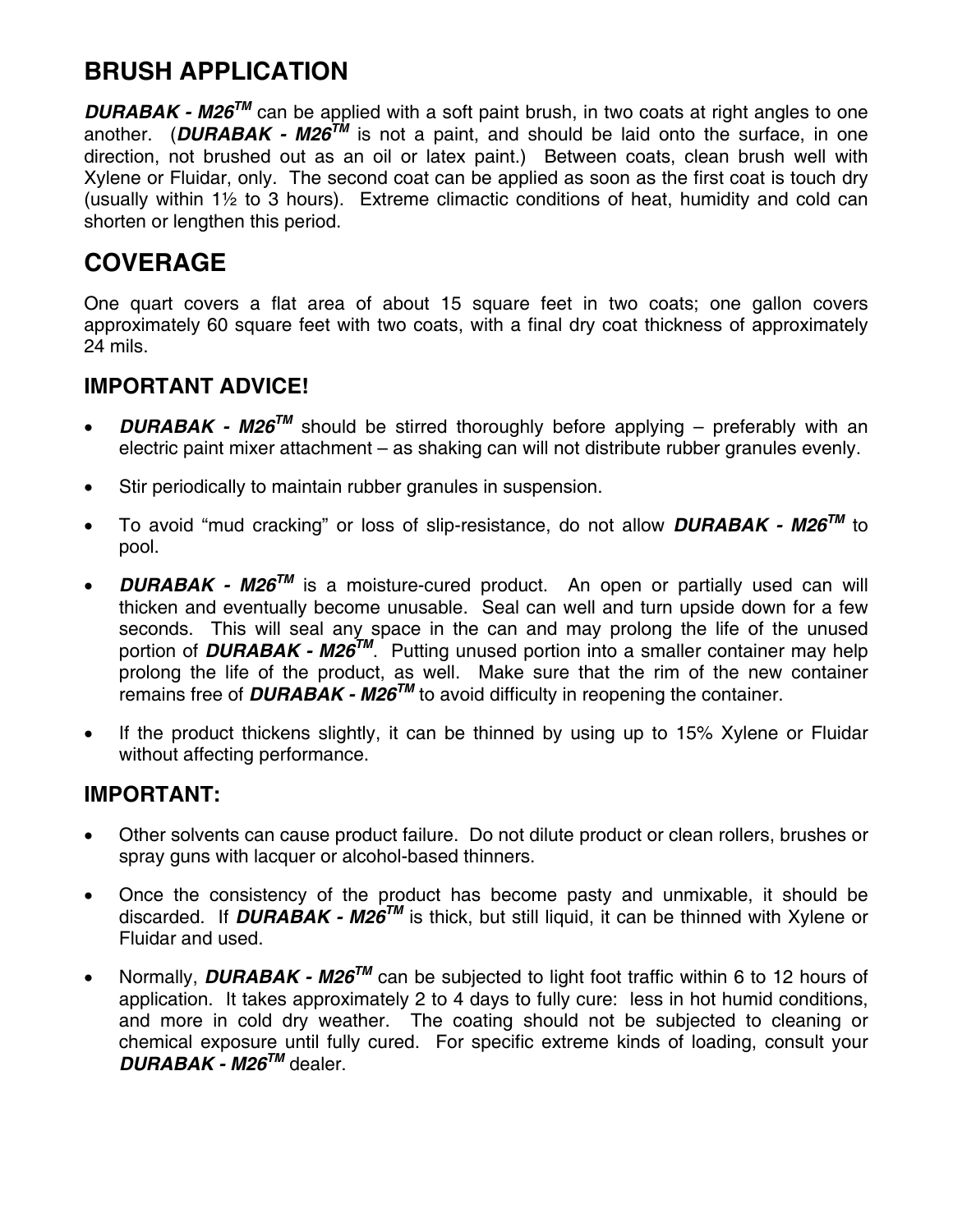• An accelerator can be used to decrease drying time under the following conditions:

|                          | HOT / HUMID     | HOT / DRY       | COLD / DRY            |
|--------------------------|-----------------|-----------------|-----------------------|
| $DURABAK$ - $M26^{TM}$   | <b>NO</b>       | <b>OPTIONAL</b> | <b>OPTIONAL</b>       |
| DURABAK 18 - M26 $^{TM}$ | NO <sup>1</sup> | <b>NO</b>       | OPTIONAL <sup>2</sup> |

1 Do not use an accelerator with *DURABAK 18 - M26TM* in hot/humid weather. It may increase drying time.

2 Please check with COTE-L before using accelerator with *DURABAK 18 - M26TM.*

- With *DURABAK M26TM* (but not with *DURABAK 18 M26TM*) an accelerator can be used in dry, cold temperatures, the dry/cure time of  $DURABAK - M26^{TM}$  can be reduced significantly by using COTE-L's accelerator. In hot, humid weather, an accelerator is not necessary. In the case of *DURABAK 18 - M26TM*, an accelerator will not work to decrease the drying time.
- PLEASE NOTE that full curing time only affects the amount of time required to wait before subjecting the surface to cleaning and chemical exposure. Surface can be subjected to loading and light foot traffic long before this minimum time requirement.

### **SPRAY APPLICATION**

*DURABAK - M26<sup>™</sup>* can be sprayed using a simple shutz gun, a hopper gun, or professional spray equipment. Make sure to thoroughly mix *DURABAK - M26TM*. A drill with a mixing adaptor works best. *DURABAK - M26TM* should flow through the spraygun easily and can be thinned with Xylene or Fluidar.

- 1. COTE-L's shutz gun with a ¼" orifice (and no filter), attached to a 45-60 psi compressor.
	- Attach spray gun to compressor air line, giving pressure of 40 to 60 psi.
- 2. Use a conventional spray gun, such as Binks #2001, with the following specifications, or equivalent: 67 fluid nozzle; 567 fluid needle; 67 PB air cap; heavy-duty (#54-1372) needle spring; 2-28 teflon fluid packing; ½" I.D. (#71-283) fluid hose with 3/8" connectors (#72- 1333), and 3/8" I.D. air line with ¼" connectors (#71-1355).
	- To remove contaminants from the air line, use Oil & Water extractors mounted at the pressure tank.
- 3. Sears Craftsman No. 15524 (or De Vilbiss AS 300) with external mix nozzle. Requires 7 CFM. Use compressor with 9 CFM at 50 psi. (For more information, call De Vilbiss Air Power Tools at (901) 423-7983.)
- 4. Airless spraygun: Graco Bulldog 33:1 with air intake pressure  $= 6-7$  bar (90-100 psi). Outlet pressure = 100 bar  $(+/- 3000 \text{ psi})$ . Tip: 0.039 ins (ie 35-39 thou). Delivery rate: 2.9 gallons per minute.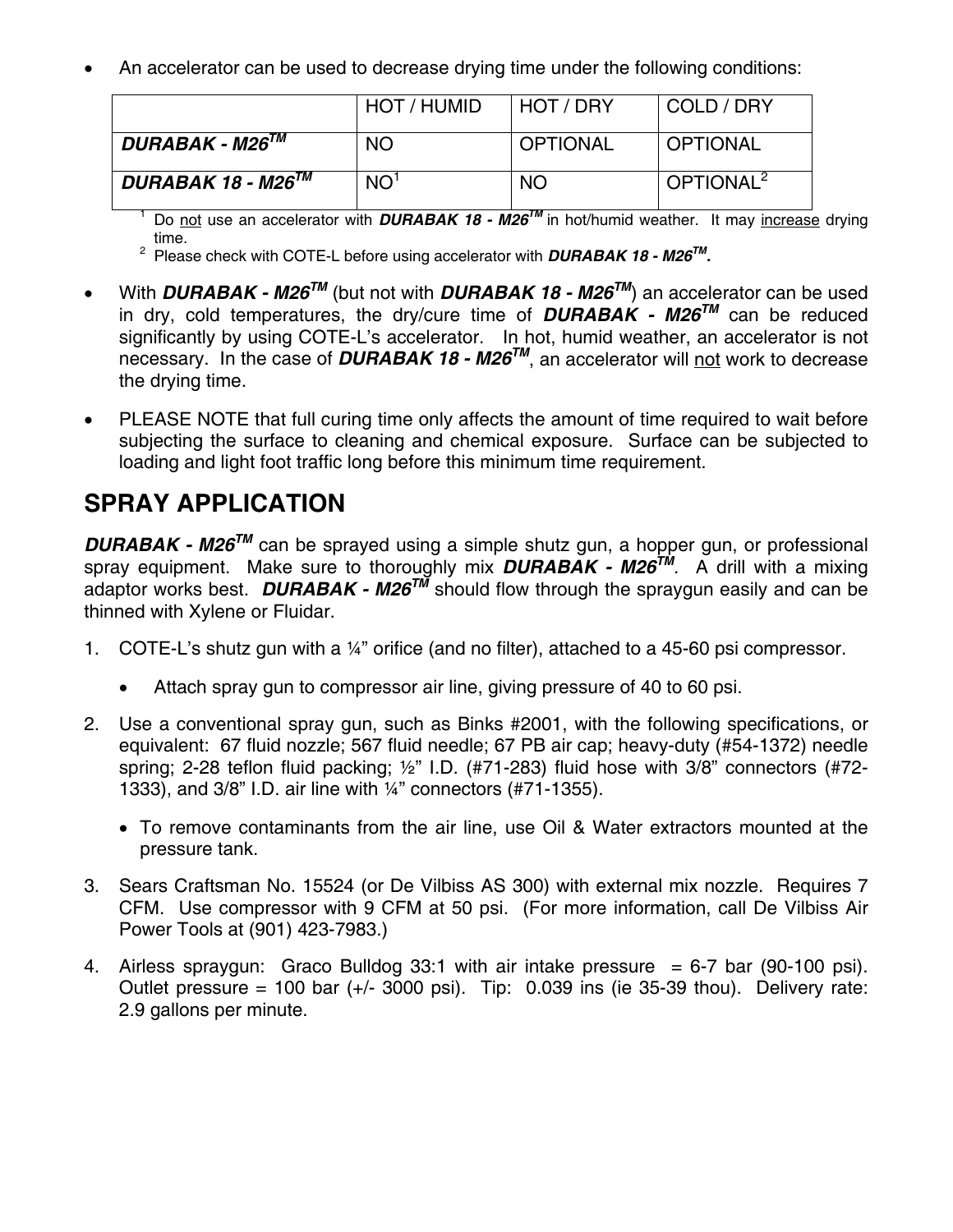- 5. For smooth **DURABAK M26<sup>TM</sup>**, Graco Bulldog 33:1 with 21-23 thou. tip.
	- Use a respirator with chemical absorbing cartridges, such as Binks #40-128.
	- Before starting the job, spray a few short bursts away from the surface to test that everything is working properly.
	- If **DURABAK M26<sup>TM</sup>** does not spray easily and evenly, thin with Xylene or Fluidar.
	- Spray an even coat over the entire surface to be covered. Be careful not to apply coat too thickly.
	- When surface becomes tacky between 20 minutes and one hour, depending on weather conditions – spray second coat. Extreme climactic conditions of heat, humidity and cold can shorten or lengthen this period.
	- Intercoat / curing time can be significantly shortened by use of special accelerator (see section on accelerator).

### **IMPORTANT ADVICE!**

- Spraygun manufacturers often change model numbers. Consult individual manufacturers for superceded models.
- Remove any over-spray immediately with Xylene or Fluidar. Once cured, *DURABAK - M26<sup>™</sup> is very difficult to remove.*
- Solvents released when spraying are flammable. Observe all fire precautions. Proper ventilation is required.
- Clean spray gun between coats and immediately after job is completed. Use only Xylene or Fluidar.

# **THE CARE AND MAINTENANCE OF** *DURABAK - M26TM* **SURFACES**

Once *DURABAK - M26TM* coatings have fully cured, they are very easy to maintain. Because *DURABAK - M26<sup>™</sup> cures to an impermeable membrane, all dirt sits on the surface.* 

[CAUTION! If dirt sets in on *DURABAK - M26TM* surface while it is soft and before it is cured, it could become permanently imbedded.]

- 1. Use any general non-chlorinated floor cleaner, from a neutral household cleaner to a degreaser.
- 2. IMPORTANT! For best results, use a stiff bristled deck brush to agitate cleaner on the surface. [A cotton mop is not recommended since pieces of mop may get caught on high profile of **DURABAK** - **M26<sup>TM</sup>** surface.] A synthetic fiber material mop may be used if a deck brush is unavailable.
- 3. Rinse surface thoroughly to remove all residue.
- 4. Remove all water with a sponge mop, a 24 oz. mop or water vacuum.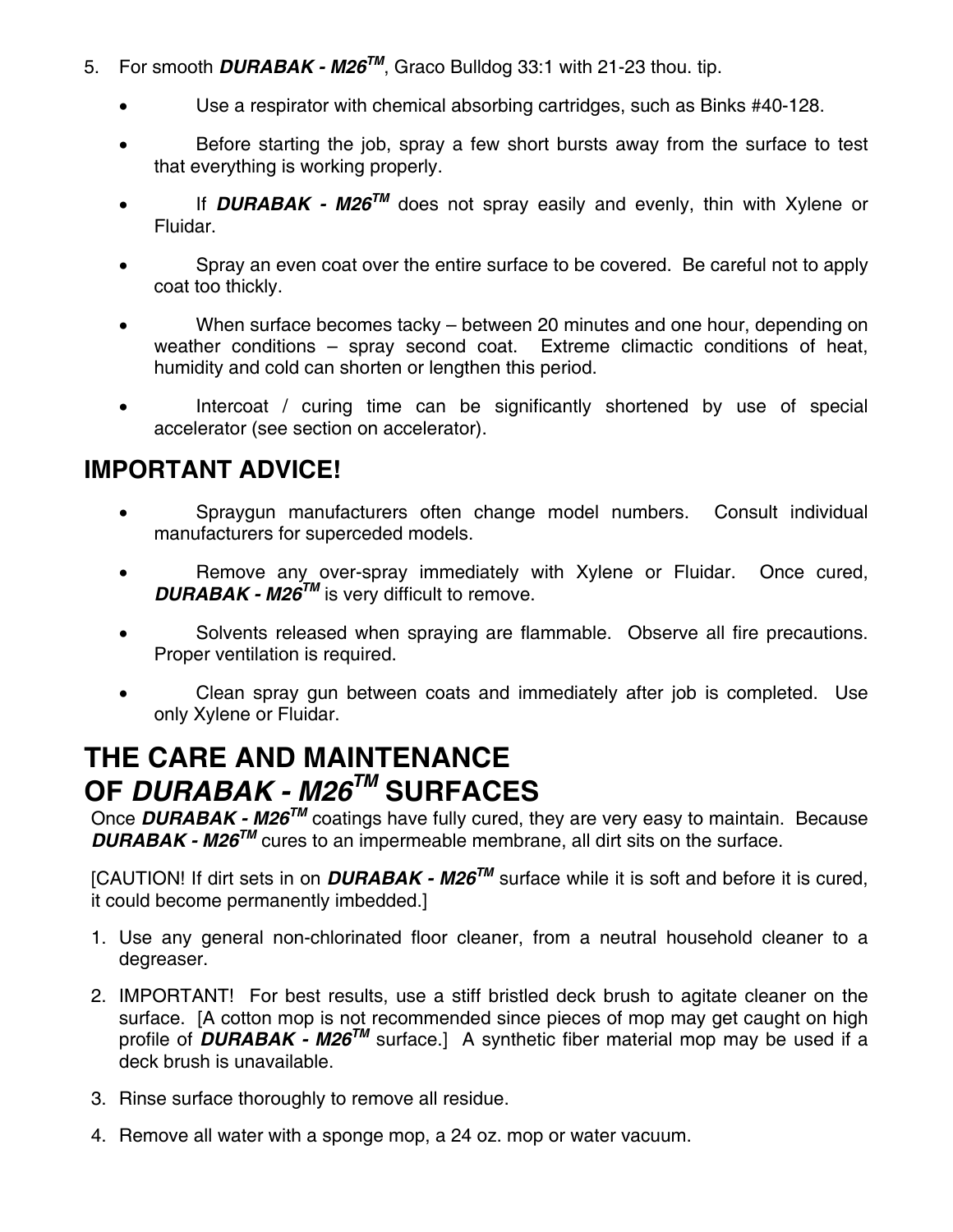# **ALTERNATE METHODS**

For larger areas, where the above method is not time efficient, there are alternatives available to expedite cleaning.

### **PRESSURE WASHER**

A wide-angle water pressure spray of 600-700 PSI can clean *DURABAK - M26TM* without damage to the surface.

### **ROTARY MACHINE**

A rotary 14" waxing-type machine with a (thickline) blue pad can be used.

### **RINSE-FREE DETERGENT**

If a rinse-free detergent is used, the dirty water pickup can be done with a water vacuum.

### **AUTOMATIC SCRUBBERS**

*DURABAK - M26TM* surfaces can also be cleaned with automatic scrubbers. These are machines which, in one pass, put down the washing solution, scrub the floor with a (blue) pad, and vacuum up the dirty water. The pad pressure used in the scrubber (using a blue pad) need only be sufficient for the pad to make light contact with the floor. Heavy scrubbing over time will negatively affect the *DURABAK - M26TM* surface.

# **SPECIFIC CLEANING ISSUES**

### **GREASE SPILLAGE**

To clean a *DURABAK - M26TM* surface of a greasy or slippery solution, it is necessary to use a slightly more aggressive detergent, containing a degreaser, available from chemical suppliers.

### **REMOVAL OF STICKY SUBSTANCES**

For removal of gum or other sticky substances from a *DURABAK - M26TM* surface, use a pressure washer. A wide-angle water-pressure spay of 600 to 700 PSI, at an angle of 35-40 degrees, should enable the removal of gum pieces within 10 to 15 seconds without damage to the *DURABAK - M26<sup>TM</sup>* coating.

### **REMOVAL OF ORGANIC STAINS**

Organic stains, such as leaves, can be removed using a quatinary or a slightly acidic cleaner with a neutral pH. Leave on for five or ten minutes. Rinse off according to manufacturer's recommendations. This will only work if the stain has occurred after *DURABAK - M26TM* has fully cured.

### **CHLORINE**

If left on the *DURABAK - M26TM* surface, concentrated chlorine will discolor *DURABAK - M26<sup>™</sup>.* Immediately rinse off the concentrated chlorine with water.